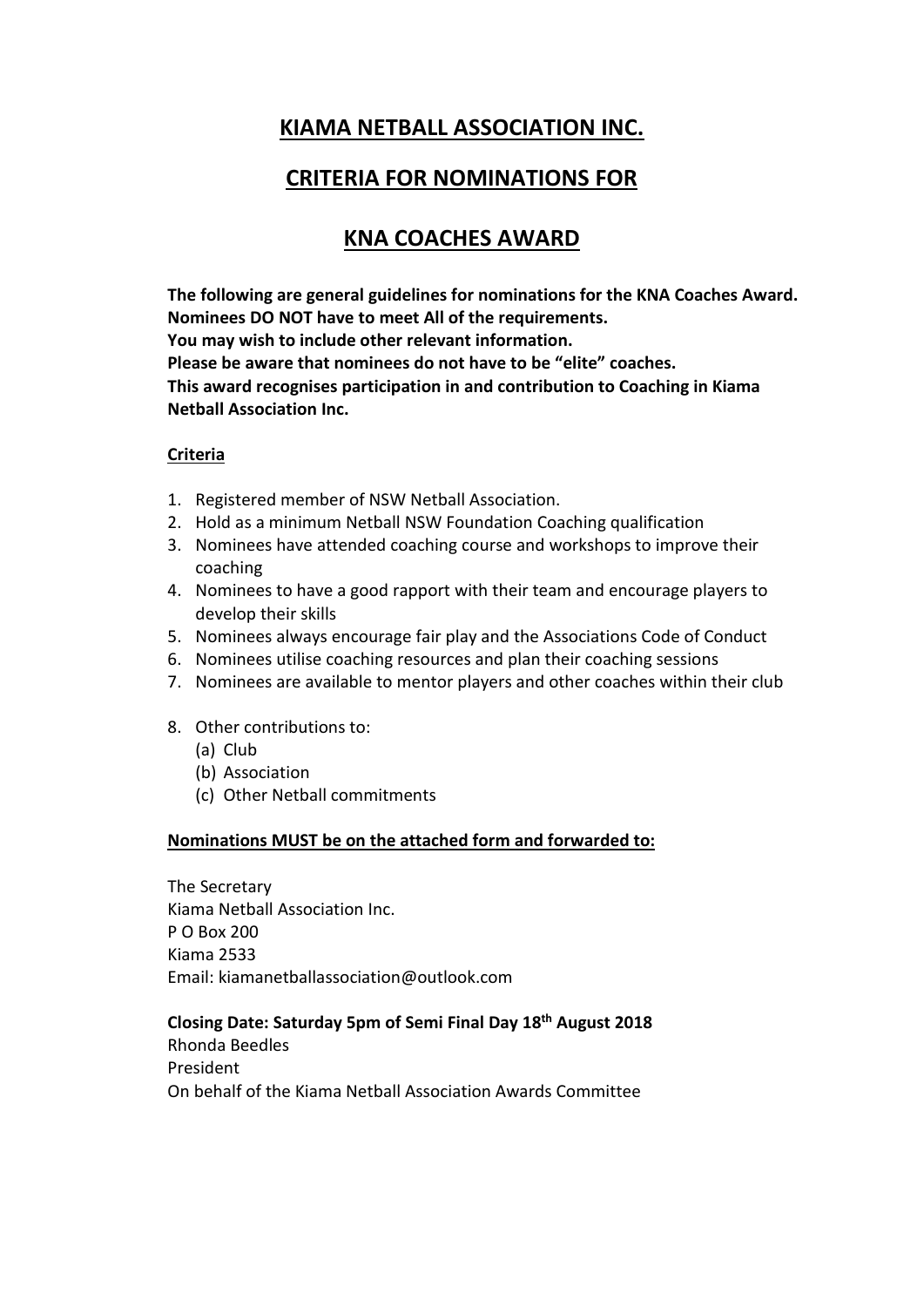## KIAMA NETBALL ASSOCIATION INC.

## NOMINATION FORM KNA COACHES AWARD UNDER 18 YEARS OF AGE

2. Club (if applicable); example and a set of the set of the set of the set of the set of the set of the set of the set of the set of the set of the set of the set of the set of the set of the set of the set of the set of 3. Coach experience: Netball NSW Foundation Coaching Course completed on: \_\_\_\_\_\_\_\_\_\_\_\_ **Other Courses/Workshops completed:** 4. Addressing the Criteria: Analysis and American control of the American control of the American control of the American control of the American control of the American control of the American control of the American cont 5. Club Recommendation (if applicable) : 

Closing Date: Saturday 5pm of Semi Finals 18th August 2018